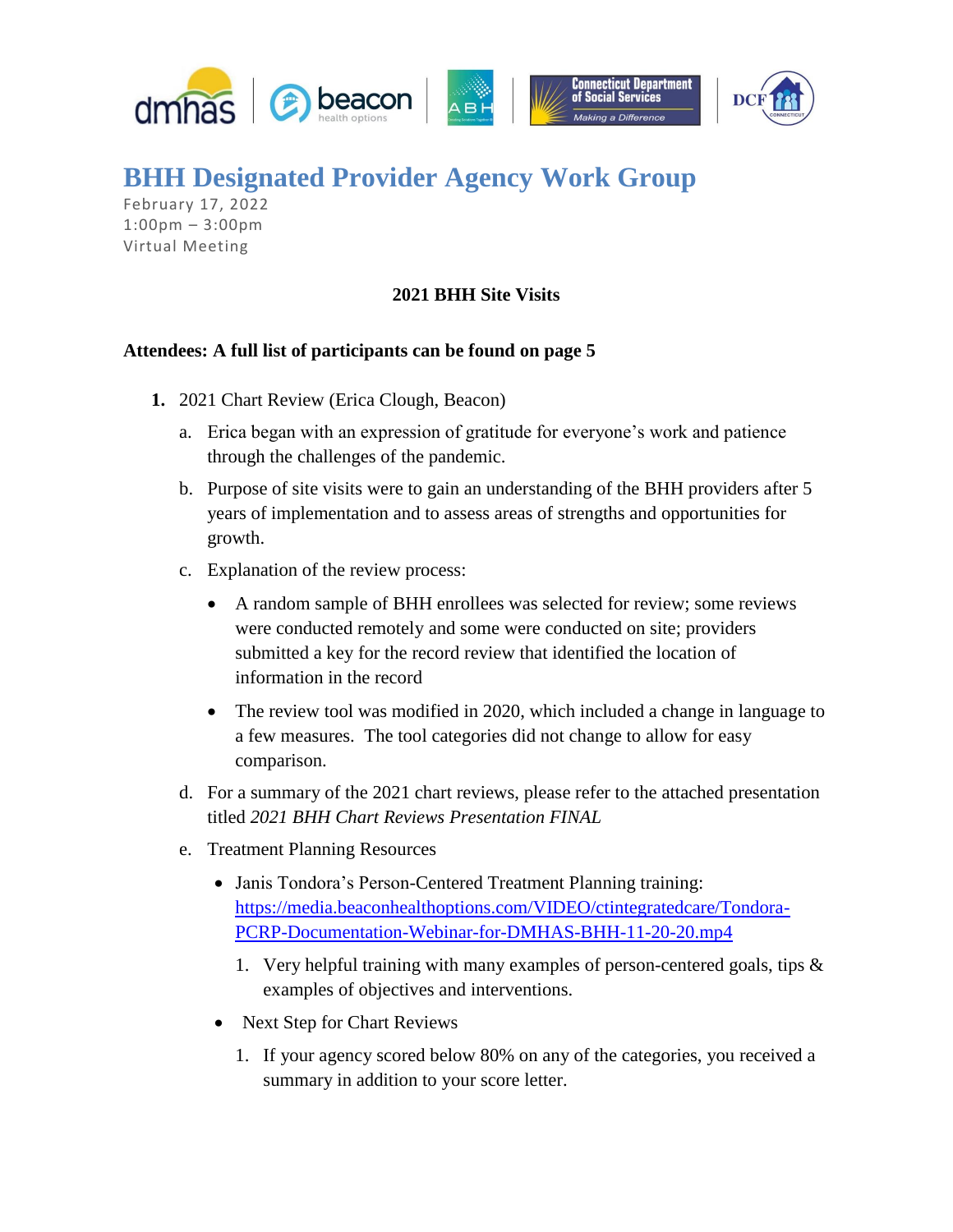





- **2.** Focus Groups Summary (Kate Parr, DMHAS)
	- a. Kate began her presentation with a thank you and a recognition that it has not been an easy time for anyone, staff or clients
	- b. Focus groups were held in person this year.
	- c. Focus groups were analyzed for common themes, individual agency reports are forthcoming
	- d. For a summary of the findings of the 2021 focus groups, please refer to the attached presentation titled *BHH Focus Groups 2021*
	- e. Focus Group Presentation Poll Results





6) Staff are focused on meeting their 'numbers' of assessments or one service a month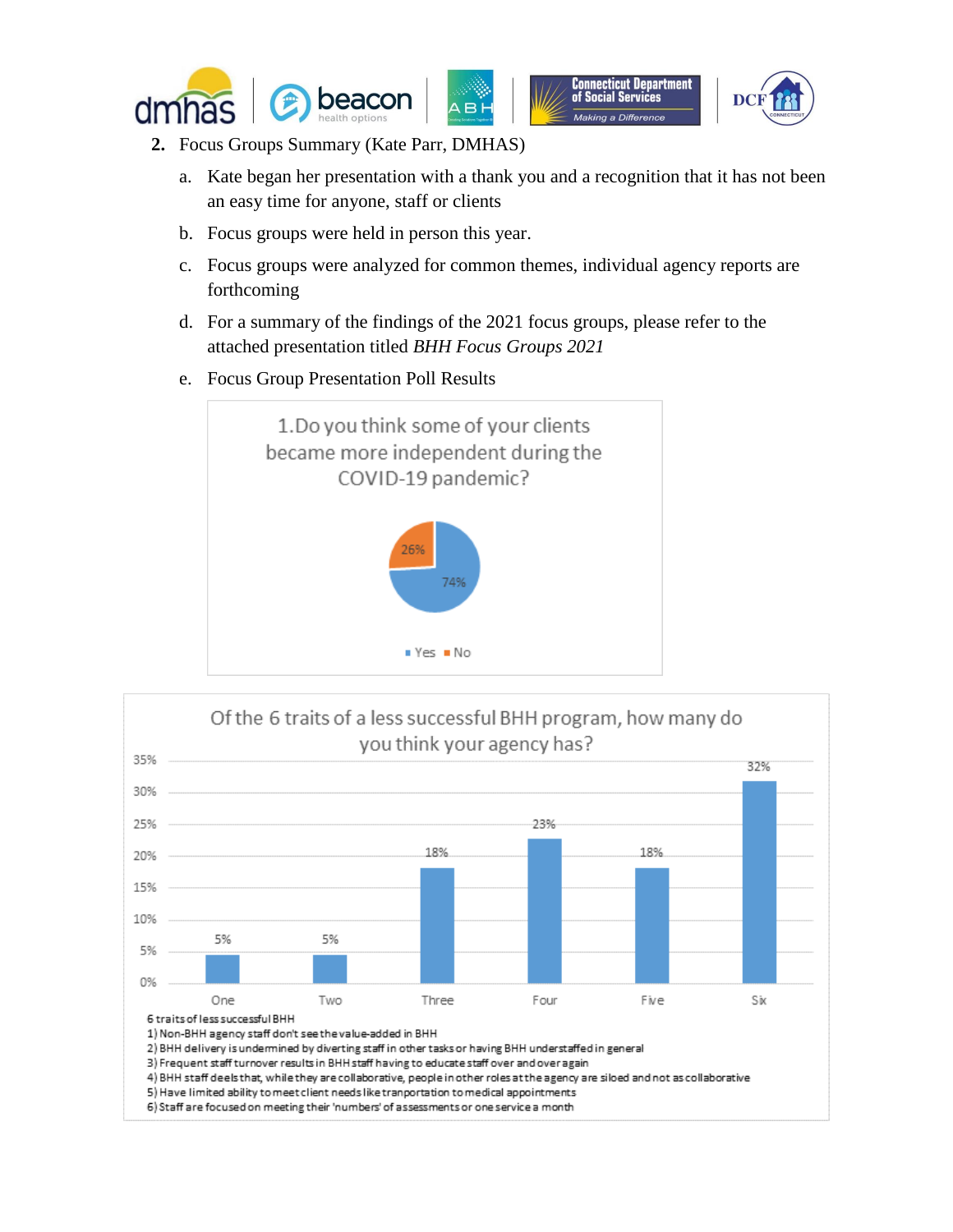



- **3.** 2022 Site Visits Update (Kathy Willis, DMHAS)
	- a. The 2022 site visits are cancelled
	- b. Site visits will resume in the Spring of 2023
- **4.** 2022 Consumer Satisfaction Survey (Kathy Willis, DMHAS)
	- a. Link will be sent out
	- b. There are no changes in BHH questions
	- c. The deadline to upload the consumer satisfaction surveys is Thursday, June 30.
- **5.** Billing Updates (Lauren Staiger, DMHAS)
	- a. CHESS
		- Cannot bill under BHH if they are enrolled in CHESS
		- There are currently not a lot of individuals who are in both BHH and CHESS
- **6.** Health Literacy Committee Updates (Alexandra LaBarca, WCMHN)
	- a. Committee is tasked with updating/creating health literate materials
		- The current project is updating the BHH enrollee manual
	- b. We are seeking feedback from both staff and clients
	- c. Next meeting is April  $18<sup>th</sup>$ , 2022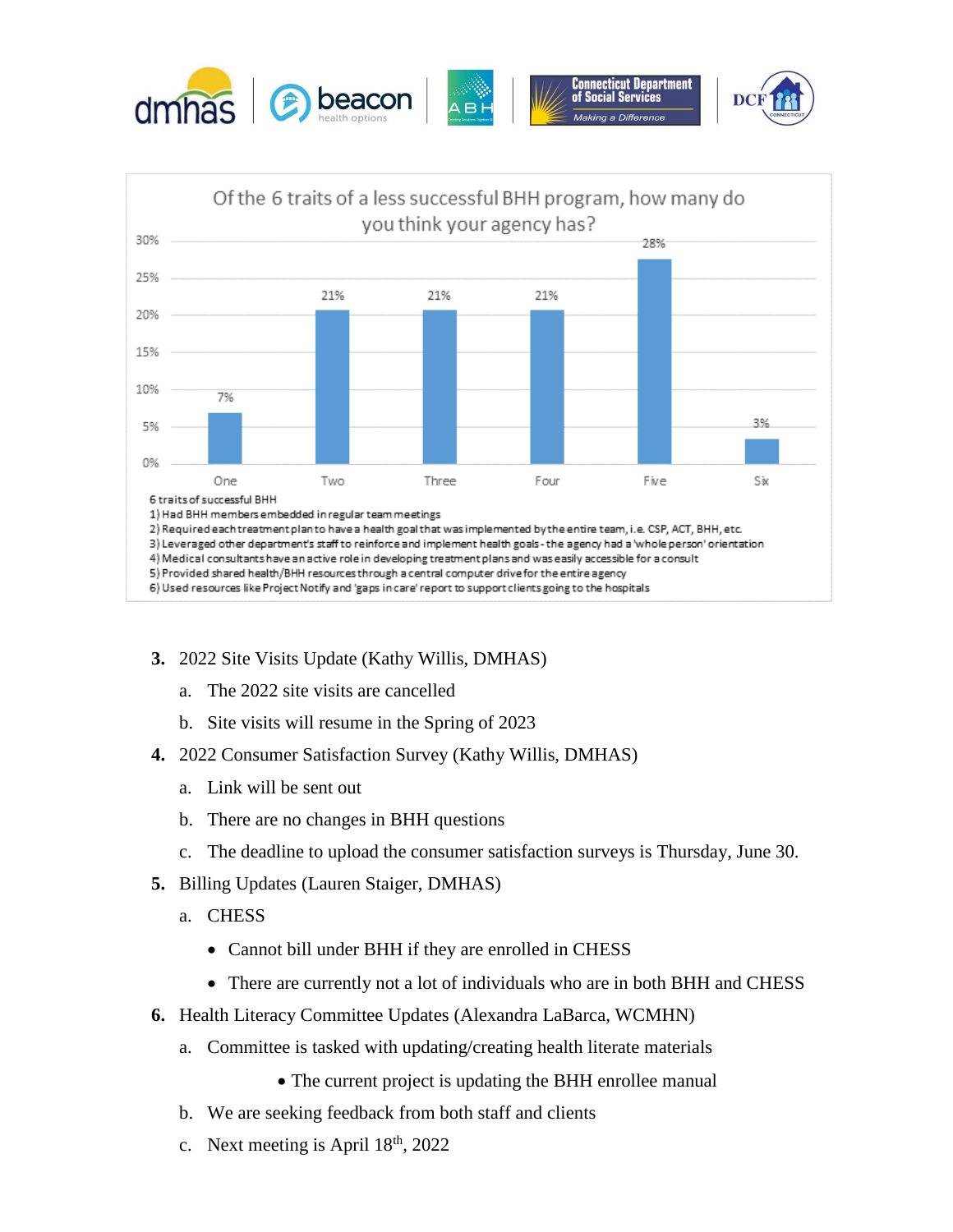





| <b>Participant List</b>  |                                  |
|--------------------------|----------------------------------|
| <b>Name</b>              | <b>Agency</b>                    |
| <b>Denise Perez</b>      | Advanced Behavioral health, Inc. |
| Virginia Conland-Murdoch | Advanced Behavioral health, Inc. |
| Paul Zakarian            | Advanced Behavioral health, Inc. |
| Erica Clough             | <b>Beacon Health Options</b>     |
| Jeannie Wigglesworth     | <b>Beacon Health Options</b>     |
| Debbie Psanis            | <b>Bhcare</b>                    |
| Natashia Plaza           | <b>Bhcare</b>                    |
| Nancy Patrick            | <b>BHcare</b>                    |
| <b>Tony Lawson</b>       | <b>BHcare</b>                    |
| Jessica Kolinsky         | <b>Bhcare</b>                    |
| Roberta Cook             | <b>BHcare</b>                    |
| Dawn Silver              | <b>Bridges</b>                   |
| Jaya Daptardar           | <b>Bridges</b>                   |
| <b>Valerie Mallard</b>   | <b>Bridges</b>                   |
| Jason Boucher            | <b>CHR</b>                       |
| Rebecca Zadlo            | <b>CMHA</b>                      |
| <b>Ed Ford</b>           | <b>CMHA</b>                      |
| Susan Swonson-Liso       | <b>CMHC</b>                      |
| <b>Guinell Stanley</b>   | <b>CMHC</b>                      |
| Karolina Dudzik          | <b>CMHC</b>                      |
| Velvet Yusko             | <b>CMHC</b>                      |
| <b>Molly Malone</b>      | <b>CMHC</b>                      |
| <b>Nadine Lewis</b>      | <b>CMHC</b>                      |
| Mary Germano             | <b>CRMHC</b>                     |
| Judy Moran-Lounsbury     | <b>CRMHC</b>                     |
| <b>Kate Parr</b>         | <b>DMHAS</b>                     |
| Katharine Willis         | <b>DMHAS</b>                     |
| Lauren Staiger           | <b>DMHAS</b>                     |
| <b>Ryan Grealis</b>      | <b>DMHAS</b>                     |
| Colleen Mastroianni      | InterCommunity                   |
| Elizabeth DeConto        | Rushford                         |
| Kimberly Whipple         | Rushford                         |
| Anne Ntate               | <b>RVS</b>                       |
| Lillian Centeno          | <b>SMHA</b>                      |
| Jesus Silva              | <b>SMHA</b>                      |
| Marcia Beebe             | <b>Sound Community Services</b>  |
| Natalie Crino            | <b>Sound Community Services</b>  |
| Alix O'Neil              | <b>Sound Community Services</b>  |